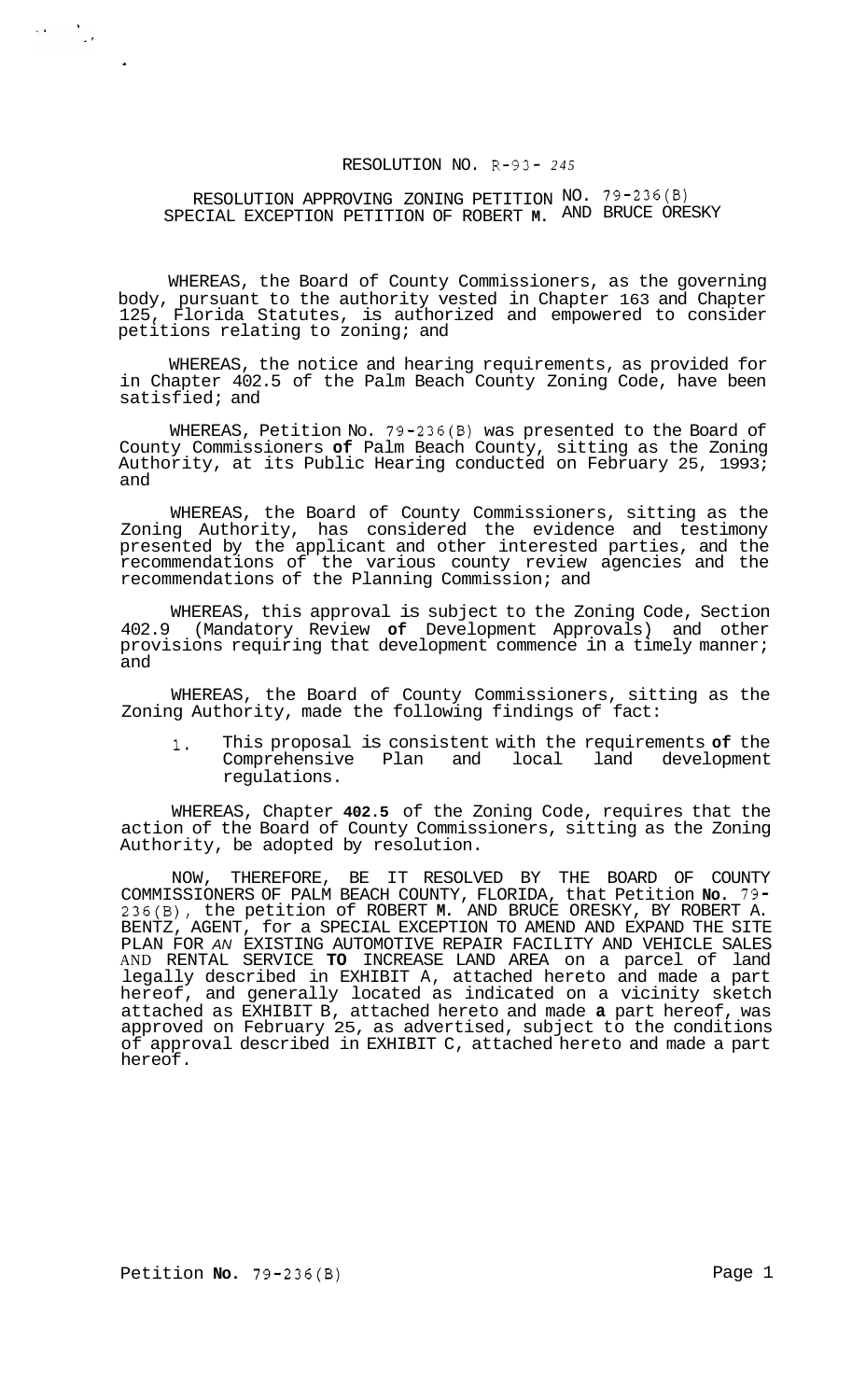Commissioner **Newell** moved for approval of the Resolution.

The motion was seconded by Commissioner Foster \_\_\_\_\_ and, upon being put to a vote, the vote was as follows:

| Ay <sub>e</sub> |
|-----------------|
| Aye             |
| Aye             |
| Absent          |
| Absent          |
| Aye             |
| Absent          |
|                 |

The Chair thereupon declared the resolution was duly passed and adopted this 25th day of February, 1993.

APPROVED AS TO FORM AND LEGAL SUFFICIENCY

 $\chi_{\mathbf{q}}(\mathbf{r}) = -\frac{1}{2} \mathbf{r}^{\top}$ 

 $\mathcal{L}_{\mathcal{A}}$ 

BY:

PALM BEACH COUNTY, FLORIDA'.,., BY ITS BOARD OF COUNTY''... PALM BEACH COUNTY, FLORIDA'<br>BY ITS BOARD OF COUNTY'...<br>COMMISSIONERS

 $\frac{1}{2}$ JURY BLAI BY: Marian Maria Santa S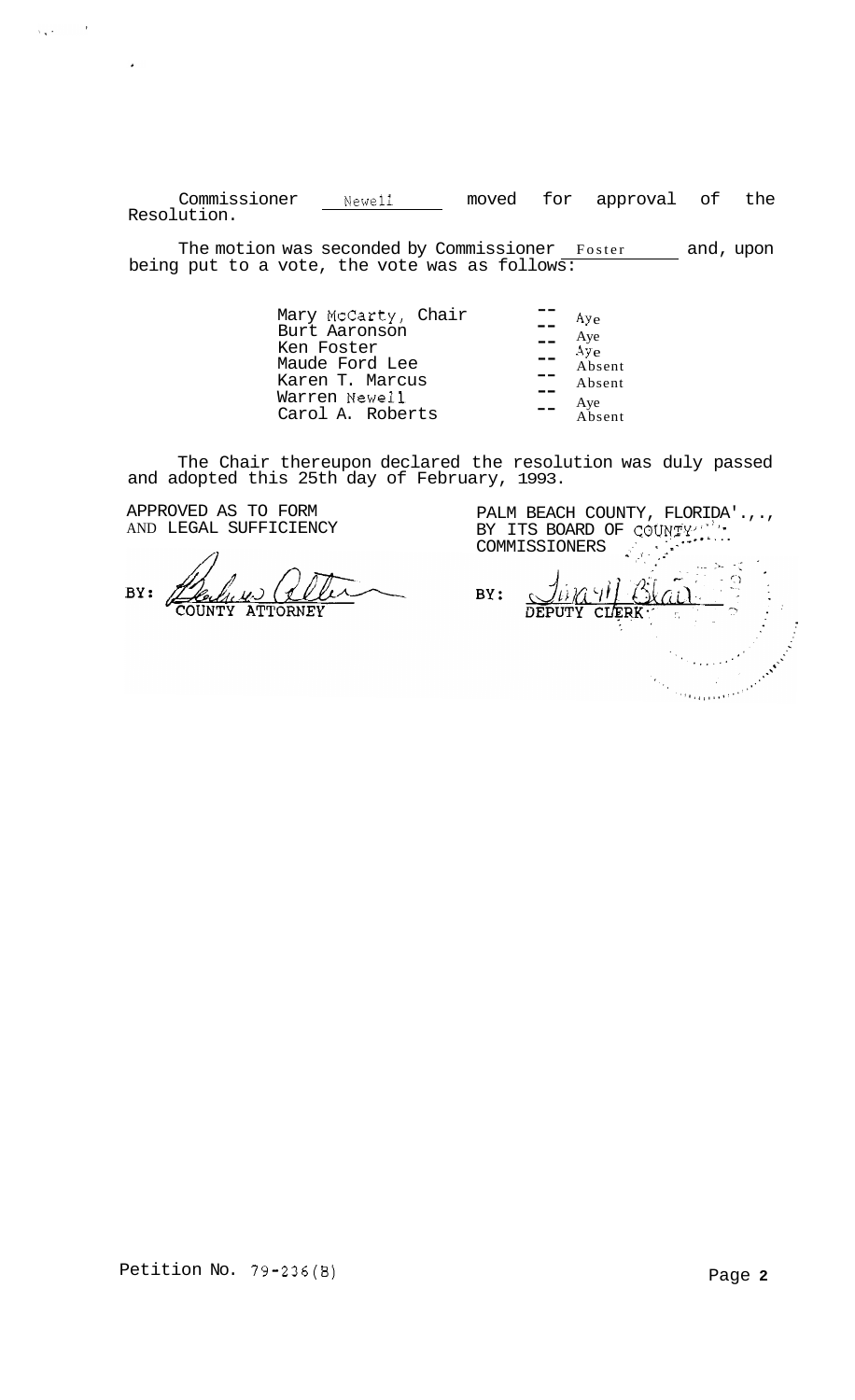#### **EXHIBIT A**

#### **LEGAL DESCRIPTION**

#### LEGAL DESCRIPTION:

LOT 12, AURORA ESTATES, ACCORDING TO THE PLAT THEREOF ON FILE IN THE OFFICE OF THE CLERK OF THE CIRCUIT COURT IN AND FOR PALM BEACH COUNTY, FLORIDA, RECORDED IN PLAT BOOK 23, PAGE 203. (CONTAINING 0.40 ACRES MORE OR LESS)

#### AND

 $\overline{a}$ 

THE WEST 147 FEET OF THE EAST 200 FEET OF THE SOUTH 222.4 FEET OF THE SOUTHEAST 1/4 OF THE NORTHWEST 1/4 OF SECTION 1, TOWNSHIP 44 SOUTH, RANGE 42 EAST, PALM BEACH COUNTY, FLORIDA, LESS THEREFROM THE RIGHT-OF-WAY OF MILITARY TRAIL THAT IS NOW LOCATED AND IN USE AND LESS THE SOUTH 50 FEET OF PREMISES CONVEYED TO PALM BEACH COUNTY IN OFFICIAL RECORD BOOK 2329, PAGE 1986, BEING A PORTION OF TRACT 4, BLOCK 2, PALM BEACH PLANTATIONS. (CONTAINING 0.554 ACRES MORE OR LESS)

# LESS THE FOLLOWING DESCRIBED PARCEL:

THAT PART OF THE SOUTHWEST ONE-QUARTER (S.W.1/4) OF THE NORTHWEST THAT PART OF THE SOUTHWEST ONE-QUARTER (S.W.1/4) OF THE NONTHILEST<br>ONE-QUARTER (N.W. 1/4) OF SECTION 1, TOWNSHIP 44 SOUTH, RANGE 42 EAST,

ONE-QUARTER (N.W. 1/4) OF SECTION 1, TONNSHIP 44 SOUTH, ARNOL 32 SHEPT<br>PALM BEACH COUNTY, FLORIDA, DESCRIBED AS FOLLOWS:<br>COMMENCING AT A P.K. NAIL & TIN TAG AT THE CENTER OF SAID SECTION 1; COMMENCING AT A P.K. NAIL & TIN TAG AT THE CENTER OF SAID SECTION 1:<br>THENCE N.O1'25'52"E. (AS 'A BASIS' OF BEARING) ALONG THE EAST LINE OF THE.<br>NORTHWEST ONE-QUARTER (N.K. 1/4) OF SAID SECTION 1, A DISTANCE OF 50.00).<br>FEET CONTAINING 309.39 SQUARE FEET HORE OR LESS.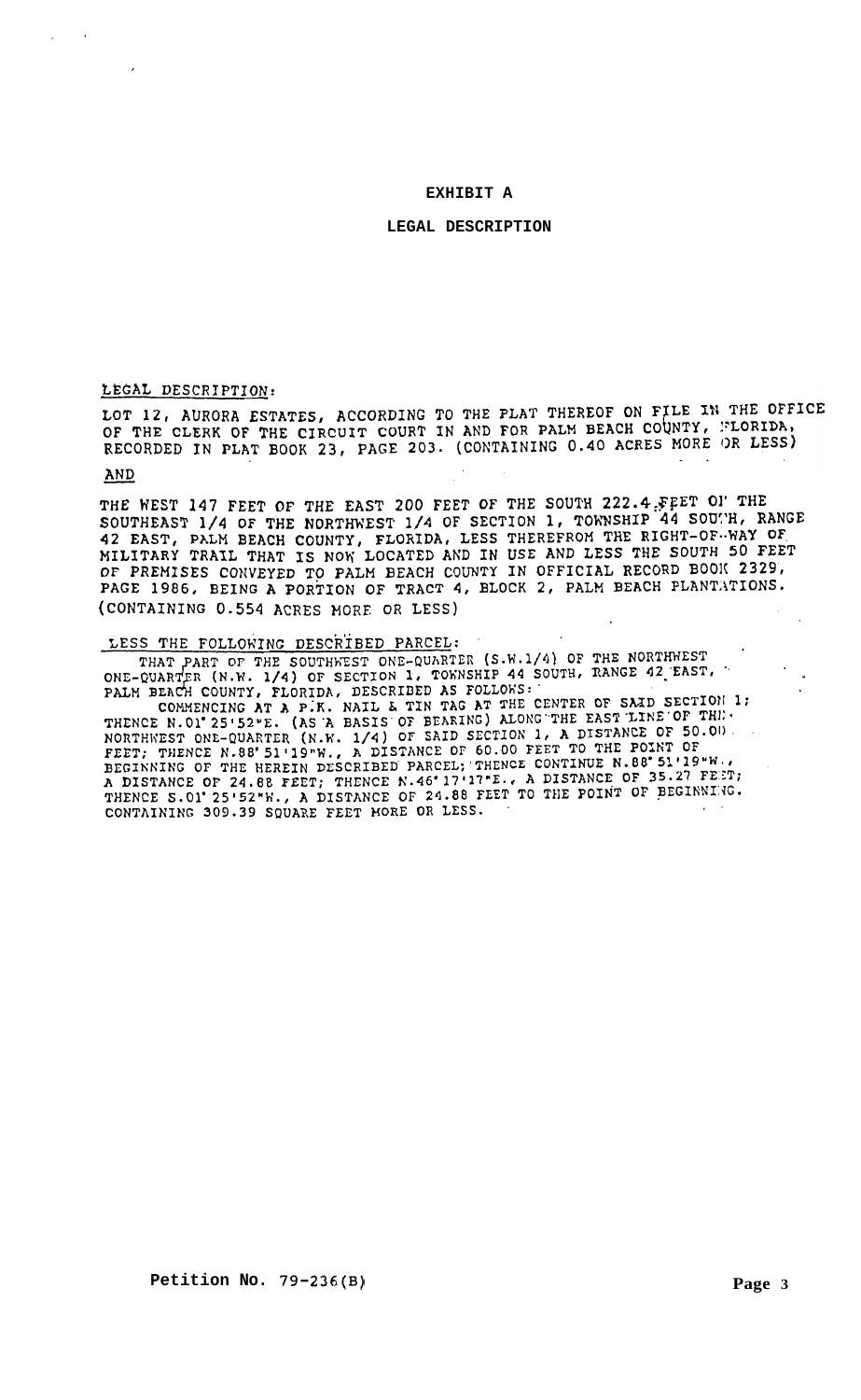#### **EXHIBIT B**

**SKETCH** 

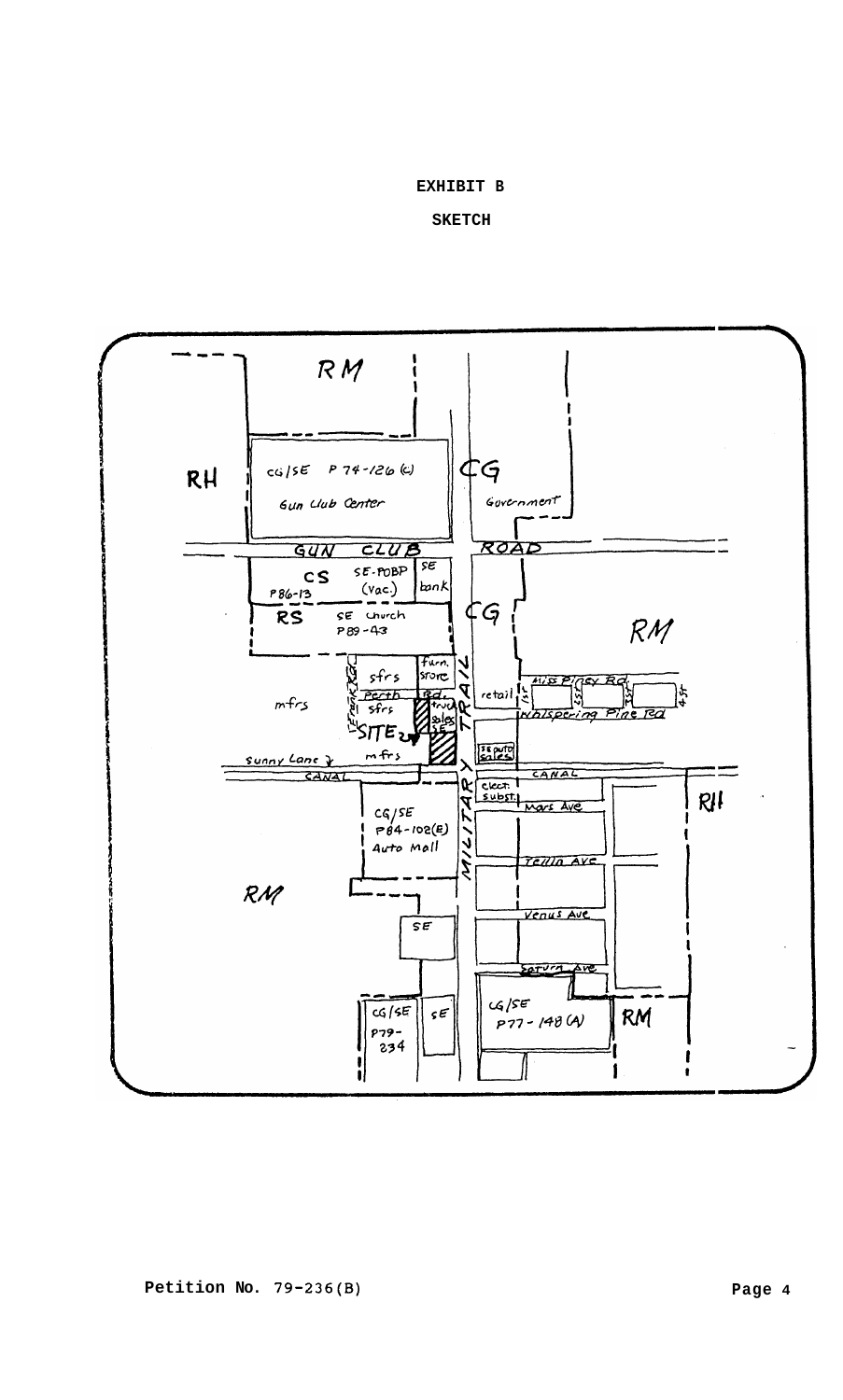#### EXHIBIT C

## A. ALL PETITIONS

- **1.**  All previous conditions of approval applicable tc the subject property have been consolidated as contz.ined herein (i.e. in bold) . The petitioner shall comply with all previous conditions of approval, including all original deadlines, unless expressly modified. (ZOllING/ MONITORING)
- 2. Condition No. 1 of Resolution 90-1297, Zoning Pet:.tion No. 79-236(A), which currently states:

### **The petitioner shall comply with all previous condi';ions of approval unless expressly modified herein.**

Is hereby deleted.

[REASON: Conditions consolidated]

- 3. All conditions of approval for this site shall be complied with prior to June 30, 1993, unless otherwise specified. No administrative time extensions shall be granted for non-compliance with any condition of approval. (MONITORING/ZONING)
- **4.**  The petitioner shall receive certification of the site plan approved by the Board **of** County Commissioner; for the subject property, as amended as required by the conditions of approval on or before July 30, 1993. (MONITORING-Zoning)
- B. ACCESS
	- 1. Prior to Site Plan Certification, the petitioner shall record in the public records **of** Palm Beach Count? the access easement indicated on the Site Plan (Exhibit **55,**  Petition 79-236(B), in a manner and form acceptable to the County Attorney and Zoning. (ATTORNEY/ZONING)
	- 2. Prior **to** Site Plan Certification, the petitioner shall record in the public records of Palm Beach County **2** five (5) foot limited access easement along the Entire property line along Perth Road, in a manner and form acceptable to the County Attorney, County Engineer and Zoning. **(ATTORNEY/ENGINEERING/ZONING)**
	- **3.** Ingress and Egress to and from Perth Road shall rot be permitted, unless determined necessary by the Depaxtment of Fire-Rescue. (ENGINEERING/ZONING)

### **C.** BUILDING AND SITE DESIGN

1. **Use of the site shall be limited to 3,678 square fact of commercial sales, leasing and repair of new or used automobile, truck and customary accessory uses.**  (Previously Condition No. 4 of Resolution 90-1297, Moning Petition No. 79-236(A). (ZONING/BUILDING)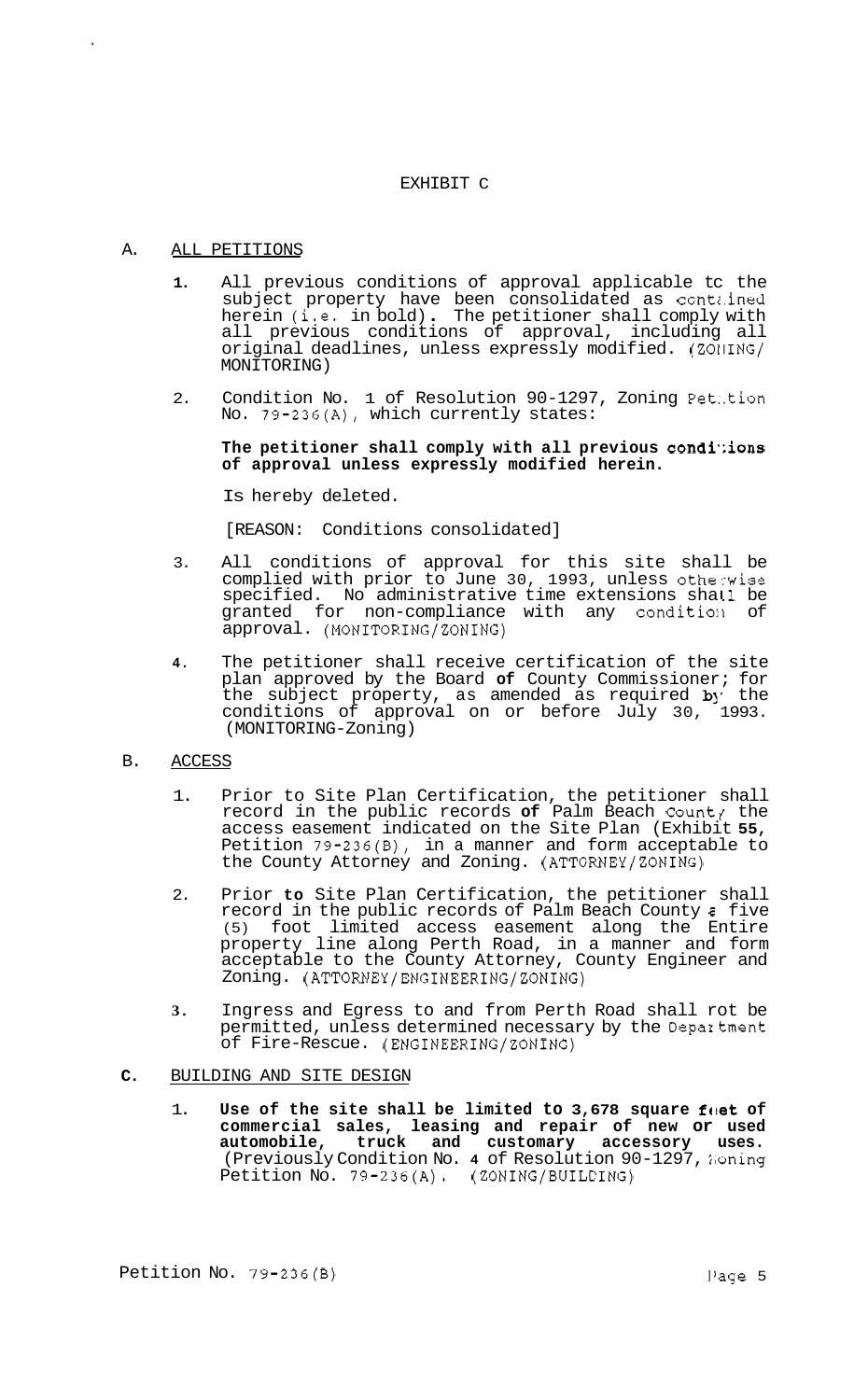$2.$ Condition No. 5, Resolution R-1638, Zoning Petition 79-236), which currently states:

### **Petitioner shall honor the parking arrangement as shown on site plan submitted.**

Is hereby deleted.

[REASON: Not necessary, site plan regulates packing arrangement.

- 3. All parking and vehicular circulation areas shail be **paved.** (Previously condition no. 7, Resolution R-1638, Zoning Petition 79-236). (ENGINEERING/ZONING)
- 4. Prior to Site Plan Certification, the site plan shall be amended to indicate compliance with all minimum property development regulations, land development requirements of Palm Beach County and all conditions of approval. (ZONING)

#### D. DUMPSTER

- 1. **All** areas or receptacles for the storage and disposal of trash, garbage or vegetation, such as dumpsters and trash compactors, shall not be located within twenty fivc (25) feet of the west property line; shall be confined to areas designated on the site plan and shall be screened by a solid opaque enclosure. The open end of the enclosure shall have an obscuring, opaque gate. (BUILDING)
- $2.5$ All exterior sides of such enclosures, except the open end, shall be landscaped with thirty (30) inch high shrub and hedge material planted twenty-four (24) inches on center at installation. Alternative landscaping nay be permitted which is acceptable to the Zoning Division. This provision shall not apply to litter contiliners provided for the convenience of pedestrians. (BUII,DING/ ZONING)

### , **E.** ENGINEERING

**1. The Developer shall provide discharge contro:. and treatment for the storm water runoff in accordancc! with**  all applicable agency requirements in effect at the time **of the permit application. However, at a minimum,, this development shall retain on site the storm water ::unoff generated by a three (3) year-one (1) hour storm irith a total rainfall of 3 inches as required by the :?ermit Section, Land Development Division. In the evenl; that the subject site abuts a Department of Transpor<;ation maintained roadway, concurrent approval from the FLorida**  Department of Transportation will also be required. drainage system shall be maintained in an acceptable **condition as approved by the County Engineer. ::n the event that the drainage system is not adegaately maintained as determined by the County Engineer, this matter will be referred to the Code Enforcement Board for enforcement.** (Previously Condition No. 17 **of** Resolution 90-1297, Zoning Petition No.  $79-236(A)$ . (ENGINEERI'G)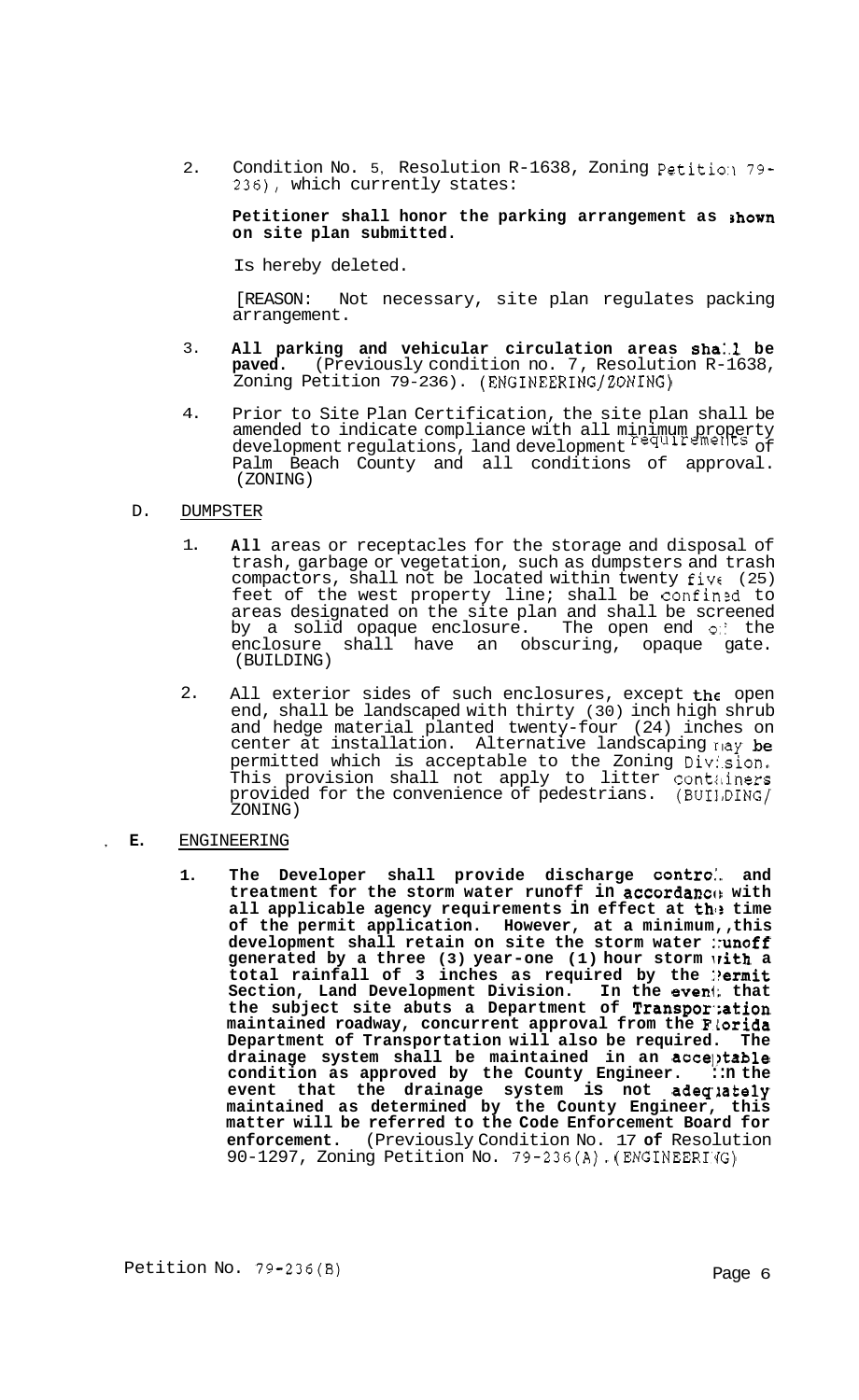- 2. **The Developer shall design the drainage system such that drainage from those areas which may contain hazardoils or undesirable waste shall be separate from storm lrater runoff from the remainder of the site.** (Previously Condition No. 18 **of** Resolution 90-1297, Zoning Pet:.tion **No.** 79-236(A) (ENGINEERING)
- 3. **The property owner shall pay a Fair Share Fee ir. the amount and manner required by the "Fair rihare**  Contribution for Road Improvements Ordinance<sup>w</sup> as it **presently exists or as it may from time to tine be**  amended. The Fair Share Fee for this project presently **is \$770.00 (14 trips X \$55.00 per trip).** (Previpusly Condition No. 19 **of** Resolution 90-1297, Zoning Petition No. 79-236(A)(IMPACT FEE COORDINATOR)
- **4.** Within ninety (90) days of Special Exception approval, **petitioner shall convey to Palm Beach County sixty (60) feet from centerline for the ultimate right-of-war for Military Trail.** (Previously condition no. 1, Resolution R-1638, Zoning Petition 79-236). (MONITORING-R-1638, Zoning Petition 79-236). ENGINEERING)
- **5. No direct access to Military Trail will be allowed.**  (Previously condition no. 2, Resolution R-1638, Zoning Petition 79-236). (ENGINEERING)
- 6. **Petitioner shall submit a comprehensive drainage zeport**  prior to Site Plan approval. (Previously condition no. **3,** Resolution R-1638, Zoning Petition 79- 236) . (ENGINEERING)
- **F.** ENVIRONMENTAL RESOURCES MANAGEMENT
	- **1.** Secondary containment for stored Regulated Substimcesfuels, oils, solvents, or other hazardous chemici.1s is required. Department **of** Environmental Resources Management staff are willing to provide guidance on appropriate protective measures.(BUILDING/ERM)
- G. HEALTH
	- 1. **Generation and disposal** *of* **hazardous effluent into sanitary sewerage system shall be prohibited ,Inless adequate pretreatment facilities approved by the Florida**  Department of Environmental Regulation (FDER) and Agency **responsible for sewage works are constructed and used by project tenants or owners generating such effluent.**  (Previously Condition No. **12 of** Resolution 90-1297, Zoning Petition No. 79-236(A). (ERM)
	- 2. **Sewer service is available to the property. Therefcre, no septic tank shall be permitted on the site.** (Previously Condition No. 13 **of** Resolution 90-1297, Zoning Petition No. 79-236(A). (HEALTH)
	- 3. **Water service is available to the property. Therefore, no well shall be permitted on the site to provide Eotable water.** (Previously Condition No. **14 of** Resolution 90- 1297, Zoning Petition **No.** 79-236(A). (HEALTH)
	- **4. The owner, occupant or tenant of the facility shall participate in an oil recycling program which insures proper re-use or disposal of waste oil.** (Previously Condition No. 15 **of** Resolution 90-1297, Zoning Pctition No. 79-236(A). (ERM)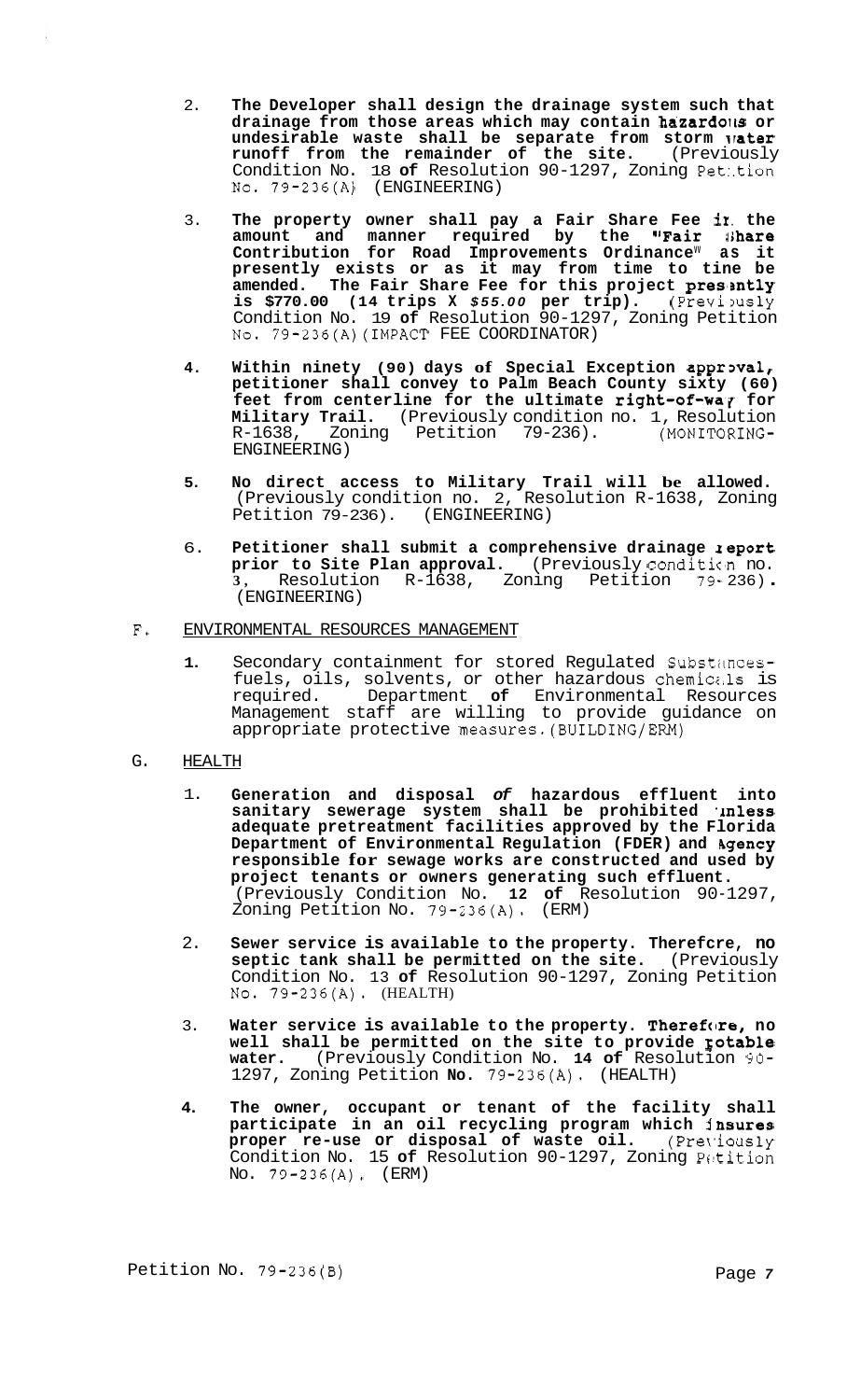- 5. **No portion of this project is to be approved on well**  and/or septic tank, existing or new. Existing SOptic **tanks are to be abandoned in accordance with Chaptel: 10- D-6 F.A.C.** (Previously Condition No. 16 of Resolution Zoning Petition No.  $79-236(A)$ . (BUILI)ING/ 90-1297, Z<br>HEALTH/ **ERM**)
- 6. Prior to March 31, 1993, the property must be connected to public water and sewer service in accordance with the conditions of approval and all applicable code requirements. No administrative time extension to this condition of approval shall be allowed. (HEALTH/ MONITORING)

#### H. IRRIGATION OUALITY WATER

 $\label{eq:2} \mathcal{L}_{\mathcal{A}}(\mathcal{C}) = \mathcal{L}_{\mathcal{A}}(\mathcal{C})$ 

- **1.** When irrigation quality water **is** available within 500 feet of the property, the petitioner shall connect to the system subject to permitting and/or requirements of Florida Department of Environmental Regulations a the South Florida Water Management District. The for connection shall be borne by the property ow (UTILITIES) € the nd/or cost wner .
- I. LANDSCAPING GENERAL
	- **1.** Prior to site plan certification, the petitioner shall revise the landscape tabular data on the site plan to<br>reflect conformance to minimum Landscape Code reflect conformance to minimum Landscape requirements and all landscape conditions of approval. (ZONING)
	- **2.** All trees required to be planted on site by this approval shall meet the following minimum standard; at installation:
		- a. Tree height: fourteen ( **14)** feet .
		- b. Trunk diameter: 3.5 inches measured **4.5** feet above grade.
		- c. Canopy diameter: seven (7) feet. Diameter shall be determined by the average canopy radius at 3 points measured from the trunk to the outermost branch tip. Each radius shall measure at least **3.5**  feet in length. (Zoning)

#### **J.** LANDSCAPING

**1.** Condition No. 2 of Resolution 90-1297, Zoning Petition No. 79-236(A), which currently states:

**Prior to Site Plan Review Submittal, the site plan shall be amended to indicate:** 

- **a. Upgraded landscaping along the east, south ard west**  property lines with trees a minimum twelve (12) **feet high with a minimum six (6) foot spread, spaced thirty (30) feet on center, and a minimum thirty (30) inch hedge, spaced twenty-fou:: (24) inches on center.**
- **b. No bay door openings along the west side 3f the existing building.**

**Is** hereby amended to state:

Prior to May **31,** 1993, a revised site plan shall be submitted for certification by the Development Review Committee (DRC) indicating: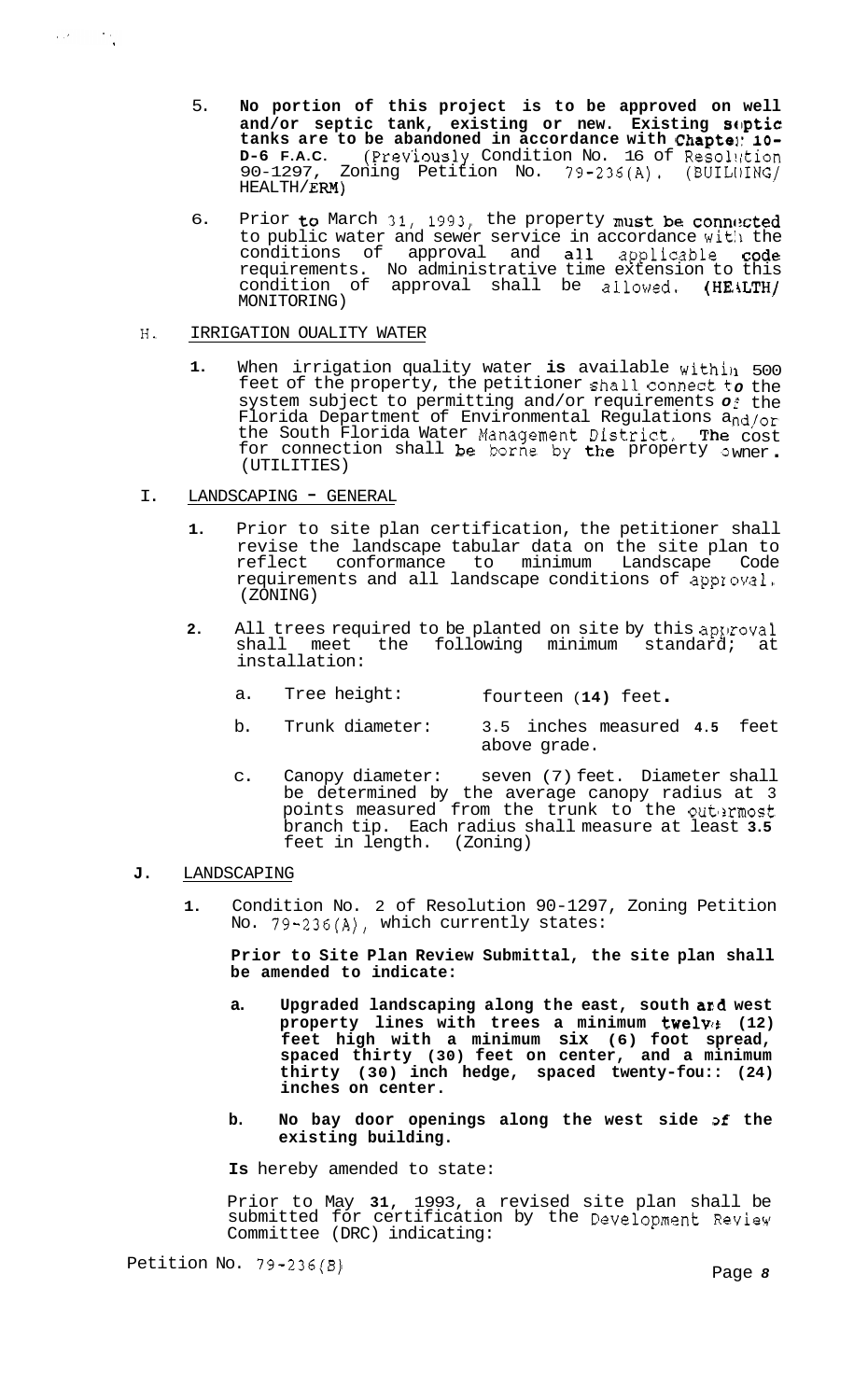- a. Compliance with all landscape requirements **of**  Section 500.35 of the Zoning Code and **all**  conditions of approval;
- **b.** location **of** access easement;
- c. limited access easement along Perth Road;
- d. required perimeter wall;
- e. location of all security lighting; and
- **f.** no bay door openings along the west side of the existing building. (MONITORING-Zoning)
- 2. Condition no. **4,** Resolution R-1638, Zoning Petiticn 79- 236), which currently states:

#### **All landscaping shall be installed as shown on the! site**  plan submitted prior to the issuance of a Certificate of **Occupancy.**

Is hereby amended to state:

All required landscaping and perimeter wall shall be installed prior to June 30, 1993. (MONITORING - Zoning)

3. Condition no. *8,* Resolution R-1638, Zoning Petition 79- 236), which currently states:

**Petitioner must install a 6 ft. high masonry wall along the west property line.** 

Is hereby amended to state:

The property owner shall install an eight *(8')* foot high concrete wall along the entire west property line and the south property line of the northwest parcel. (ZONING)

- **K.** LANDSCAPING ALONG NORTH, EAST **AND** SOUTH PROPERTY LINES (ABUTTING RIGHTS-OF-WAY)
	- **1.** Landscaping within the required buffer along Military Trail, Sunny Lane and Perth Road shall be upgraled to include:
		- a. One (1) native canopy tree planted every twenty (20) feet on center.
		- b. One (1) native palm tree for each thirty (30) linear feet of frontage. **A** group **of** three cr more palm trees may supersede the requirement for a native canopy tree in that location.
		- c. Thirty (30) inch high shrub or hedge mz terial spaced twenty-four **(24)** inches on center at installation. (ZONING)
- **L.** LIGHTING

 $\frac{1}{\sqrt{2}}$ 

1. Condition No. 10 of Resolution 90-1297, Zoning Petition **No.** 79-236(A), which currently states:

**Security lighting shall be low intensity and d:.rected**  away from surrounding residences through the use of house **side shields. Lighting fixtures shall not exceed twelve (12) feet in height.** 

**Is** hereby amended to state: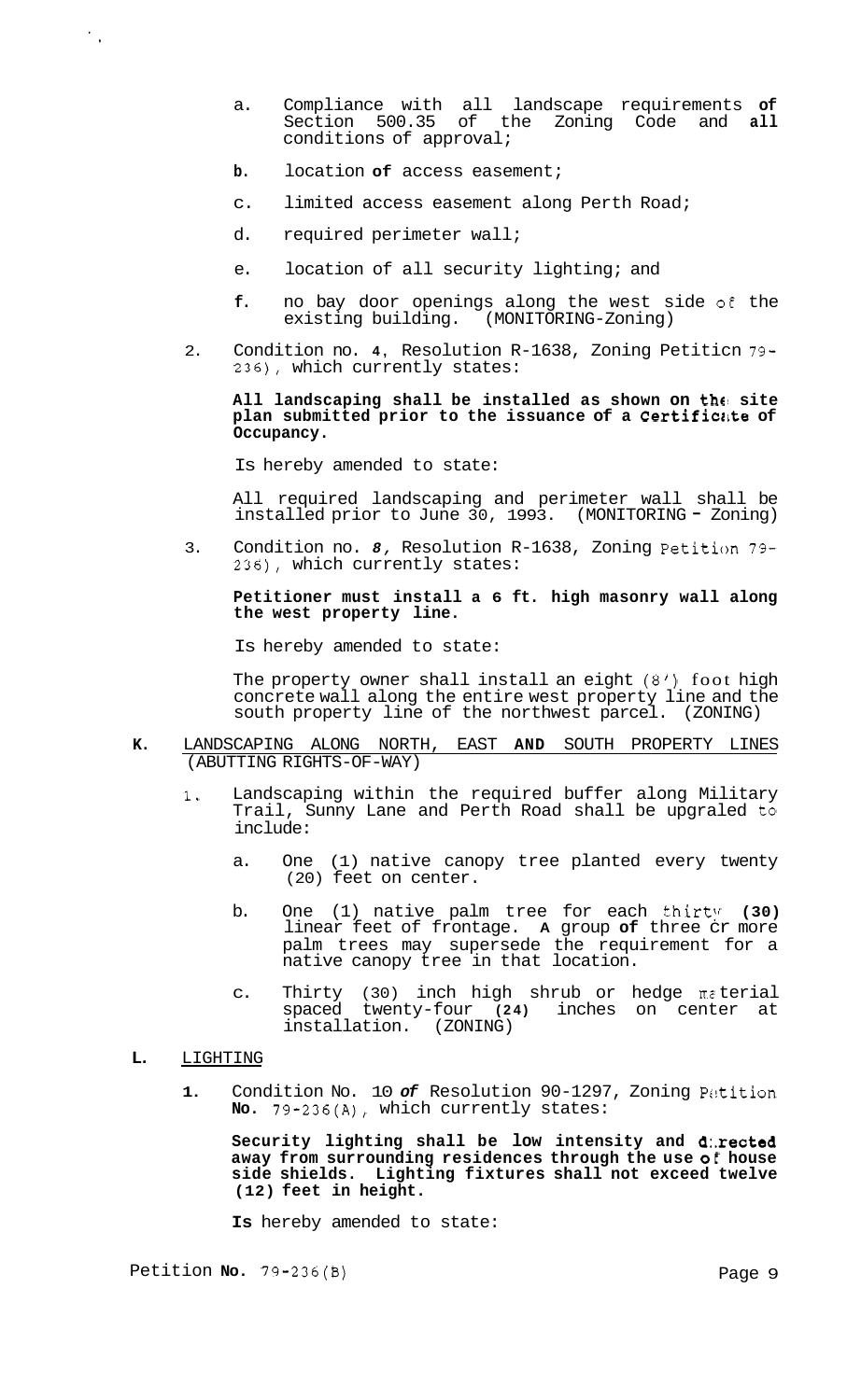Security lighting shall be low intensity and dirccted away from surrounding residences through the use **of** kouse side shields. Lighting fixtures shall not exceed<br>eighteen (18) feet in height. (CODE ENFORCEMENT) eighteen (18) feet in height.

- **2.** All outdoor lighting used to illuminate the premise:; and identification signs shall be **of** low intensity, shicllded and directed down and away from adjacent properties and streets. (CODE ENFORCEMENT)
- 3. All outdoor lighting shall be extinguished no later than **1O:OO** p.m. Security lighting only is excluded from this requirement. (CODE ENFORCEMENT)

#### **M.** RECYCLE SOLID WASTE

1. The property owner shall participate in a recyoling program when available in the area. Material to be recycled shall include, but not be limited to, piper, plastic, metal and glass products. (SWA/CODE ENFORCE3ENT)

#### **N.** SIGNS

<sup>I</sup>.'

- **1. No advertising flags, foreign flags, pennants, banners, streamers or balloons shall be permitted on site, No gimmicks or advertising designed to attract the public's attention off-site shall be displayed outdoors or upon any building, vehicle or wall, or other than inside a window as may be permitted by the Sign Code. Also, flashing signs, electronic message boards, etc, shall not be permitted on-site.** (Previously Condition No. **11 of**  Resolution 90-1297, Zoning Petition No. 79-236 (A). (CODE ENFORCEMENT)
- 2. Any new or replaced free standing point of purchase signs on site shall be limited to the maximum height and face area currently permitted for the adjacent property l:o the north (Brothers Trucking) . (BUILDING)
- 3. No signs shall be permitted fronting on Perth Rcad or Sunny Lane. (BUILDING/ZONING)

## *0.* UNITY **OF** CONTROL

- **1.** Prior to site plan certification, petitioner shall yecord in the public record a Unity of Control for the ontire subject property in a form acceptable to the County<br>Attorney. (COUNTY ATTORNEY) (COUNTY ATTORNEY)
- **P.** USE LIMITATIONS
	- 1. Condition No. 3 of Resolution 90-1297, Zoning Petition **No. 79-236(A), which currently states:**

**No outdoor speaker or public address systems whic:h are audible from the exterior of the development shrtll be permitted on site.** 

Is hereby amended to state:

**No** outdoor loudspeaker system shall be permitted. (CODE ENFORCEMENT)

**2.** No retail business activities shall be allowed on the site, including deliveries, prior to **6:OO** a.n. nor continue later than **1O:OO** p.m. (CODE ENFORCEMENT)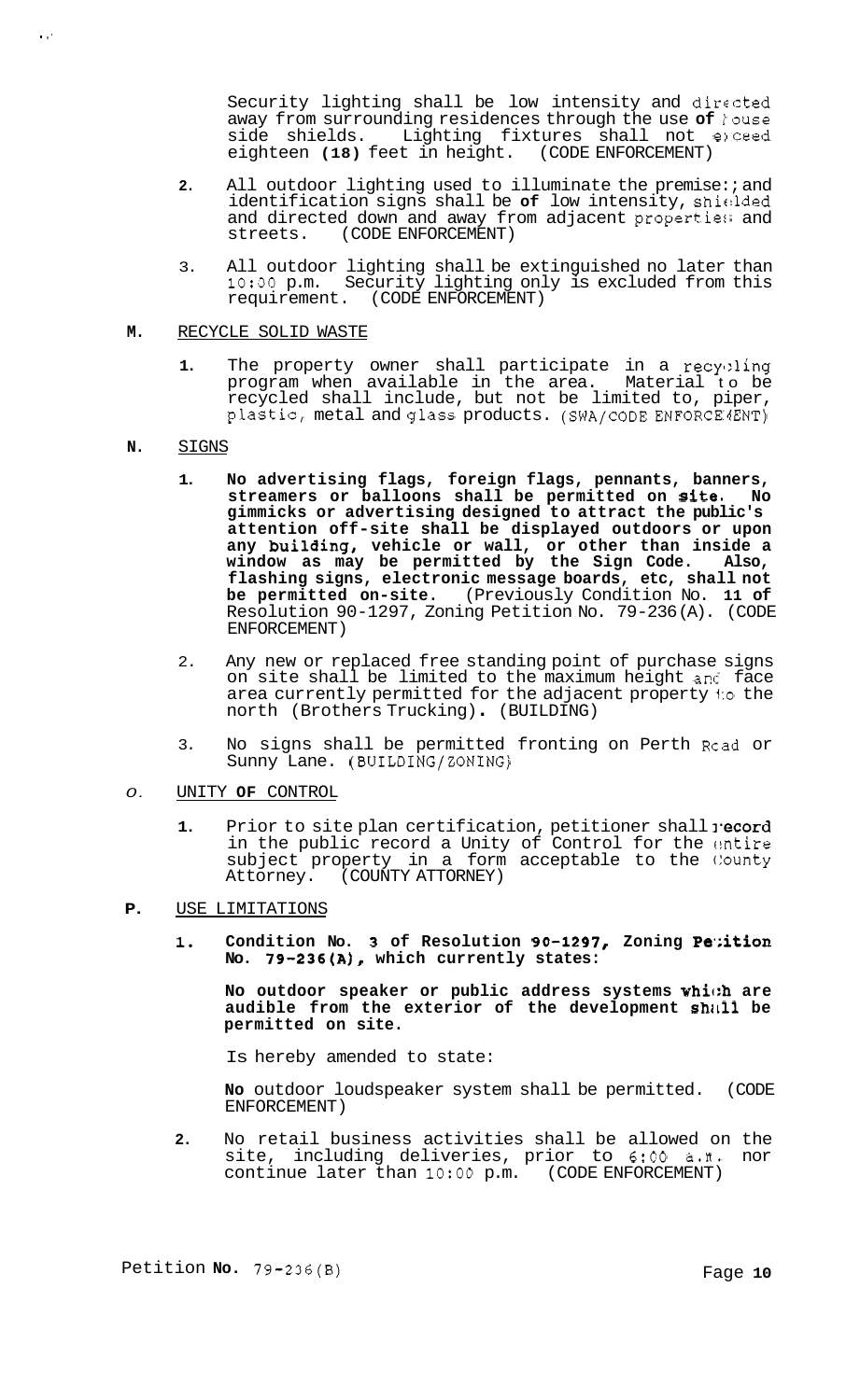- **Q.** VEHICLE SALES AND REPAIR
	- 1. All refuse, and junk auto parts must be stored inside the building. (Previously Condition No. 6, Resolution R-1638, Zoning Petition 79-236). (CODE ENFORCEMENT)
	- 2. **No vehicles, other than for customer and employee parking, shall be stored or displayed on the site e:ccept those which are intended for sale and are in ruming condition.** (Previously Condition No. **5** of Resolution **90-**  1297, Zoning Petition **No.** 79-236(A). (CODE ENFORCEdENT)
	- 3. **Condition No. 6 of Resolution 90-1297, Zoning Petition No. 79-236(A), which currently states:**

**No vehicle shall be parked with its hood or trunk pen, nor elevated off the ground in any way. Vehicles shall not be parked in any right-of-way or driveway.** 

**Is** hereby amended to state:

No vehicle, nor any portion of any vehicle, shall be elevated off the ground or above the roof **of** the vehicle in any way for display purposes. No vehicle **shall** be parked with its hood or trunk open for display purposes. Vehicles shall not be parked in any right **of way** or driveway. (CODE ENFORCEMENT)

- **4. Vehicles shall not be tested off-site on residential streets.** (Previously Condition No. 7 of Resoluticn 90- 1297, Zoning Petition No. 79-236(A)
- **5. No outside storage of disassembled vehicles or parts thereof shall be permitted on site.** (Previ ously Condition No. 8 of Resolution 90-1297, Zoning Pet ition No. 79-236(A). (CODE ENFORCEMENT)
- 6. **Vehicle parking shall be limited to the parking areas designated on the approved site plan. No parking of vehicles is to be allowed in landscaped areas, rig€t-ofway, or interior drives.** (Previously Condition **No** 9 of Resolution 90-1297, Zoning Petition **No.** 79-236(A). (CODE ENFORCEMENT)
- **Q.** COMPLIANCE
	- 1. **As provided in the Palm Beach County Zoning Code, Sections 400.2 and 402.6, failure to comply with z.ny of**  these conditions of approval at any time may result in:
		- **a. The denial or revocation of a building permil;; the issuance of a stop work order; the denial of a Certificate of Occupancy on any buildirg or structure; or the denial or revocation o€ any permit or approval for any developer-owner, commercial-owner, lessee, or user of the silbject property; and/or**
		- **b. The revocation of the Special Exception and any zoning which was approved concurrently with the**  Special Exception as well as any previously granted certifications of concurrency or exemptions **therefrom; and/or**
		- **c. A requirement of the development to confom with**  updated standards of development, applicable at the **time of the finding of non-compliance, or the addition or modification of conditions reascmably related to the failure to comply with ex.isting conditions.**